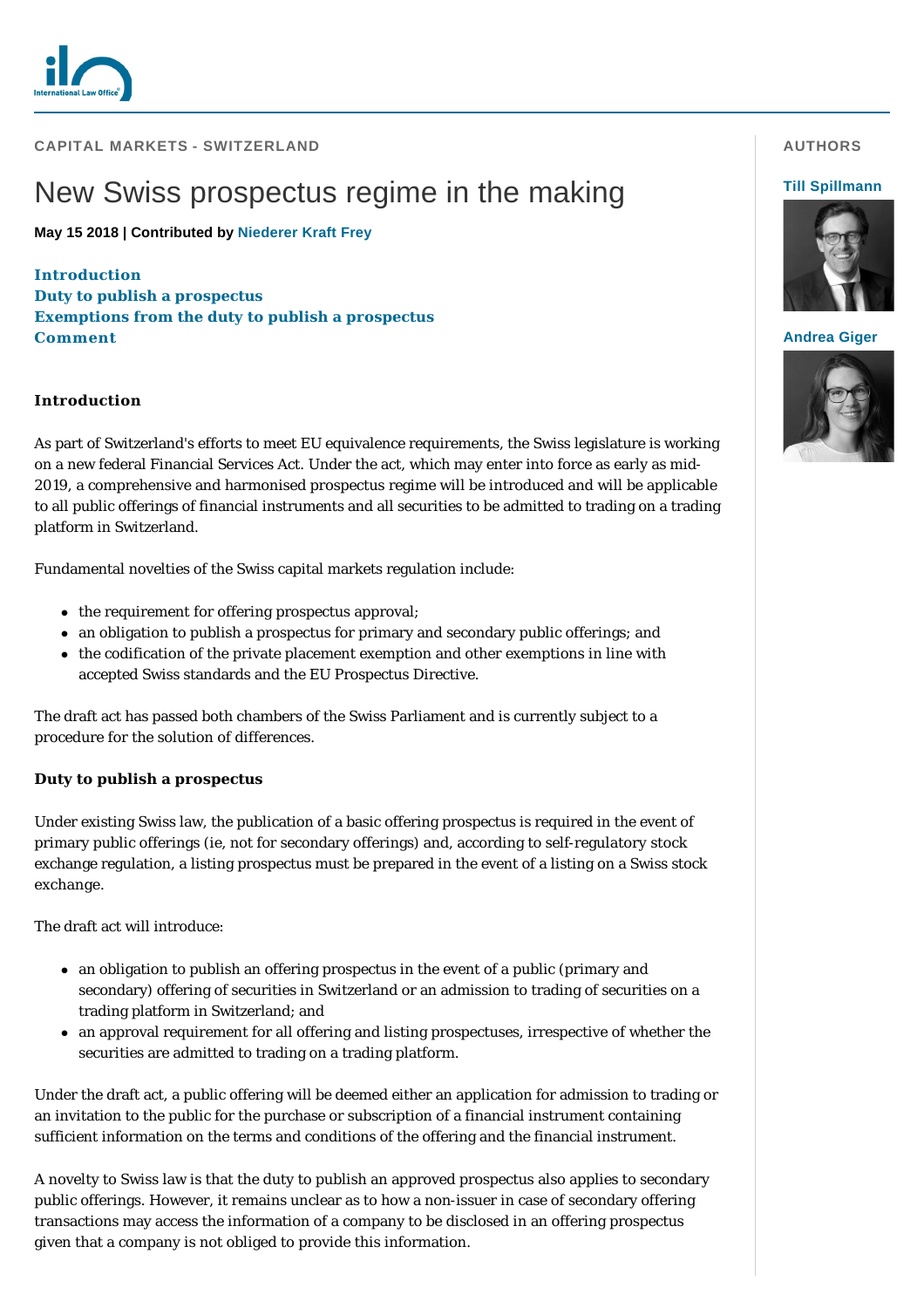## *Content of prospectus*

All material information for an investor's investment decision must be included. Further, the draft act requires prospectuses to include a summary of this information in an easily comprehensible and standardised format to allow its comparison with other summaries of similar financial instruments publicly offered in Switzerland.

The details of prospectus content and summary requirements will be set out in a Federal Council implementing ordinance – the draft of which has yet to be published. The content will likely follow existing SIX Swiss Exchange regulations.

#### *New approval requirement*

With the exception of an approval required by the relevant Swiss stock exchange in the event of a listing of financial instruments, Swiss statutory law currently does not require an offering prospectus to be filed with or approved by any Swiss governmental or other authority.

As a new feature under Swiss law, the draft act introduces the requirement for an offering prospectus to be approved by a new regulatory body (the so-called 'review body') licensed and supervised by the Financial Market Supervisory Authority (FINMA). The SIX Swiss Exchange Ltd and the BX Berne eXchange are expected to apply to be licensed as review bodies. Generally, the prospectus approval requirements will apply to all primary and secondary public offerings and to all admissions to trading, and not only in the event of a securities listing on a Swiss stock exchange.

Approval of the prospectus (and any supplement thereto) by the review body must be obtained before its publication. As part of the approval process, the review body will review the prospectus only as to its completeness, coherence and comprehensibility, but not as to material correctness of the information contained therein. The prospectus must be submitted by new issuers (ie, issuers who have neither published a prospectus approved by the review body nor have securities admitted on a Swiss trading platform) at least 20 days before the publication of the offering or admission of the financial instruments to trading. For other issuers, the deadline is 10 days.

To grant issuers efficient access to the market, the Federal Council may designate in its implementing ordinance certain debt securities (eg, bonds) whose prospectus may be approved only after its publication, provided that a Swiss bank or securities dealer confirms that the most important information about the issuer and the debt securities are available at the publication date. Issuers must nonetheless ensure that the prospectus:

- is published no later than the day on which the public offering commences or admission to trading is applied for; and
- contains a statement that review body approval has not yet been obtained.

#### <span id="page-1-0"></span>**Exemptions from the duty to publish a prospectus**

Under the draft act, the general obligation to publish an offering prospectus is subject to a number of exemptions which, as stated in the Federal Council dispatch, are largely compatible with existing EU rules (particularly the EU Prospectus Directive) and regulations applicable to admissions to trading on the SIX Swiss Exchange. Further, the Federal Council's implementing ordinance may provide for additional exemptions not yet finally determined (eg, for small and medium-sized issuers).

The exemptions from the prospectus requirement under the draft act can be divided into three categories:

- exemptions based on the type of offering;
- exemptions based on the type of security; and
- exemptions for admission to trading.

#### *Exemptions based on type of offering*

The list of exemptions from the prospectus requirement for certain types of offering set forth in the draft act is exhaustive. Exemptions are deemed justified for reasons of investor protection (normally a close relationship between an investor and issuer or offeror) practically eliminating any misuse (see the first and second exemptions below) or the investors' economic circumstances require no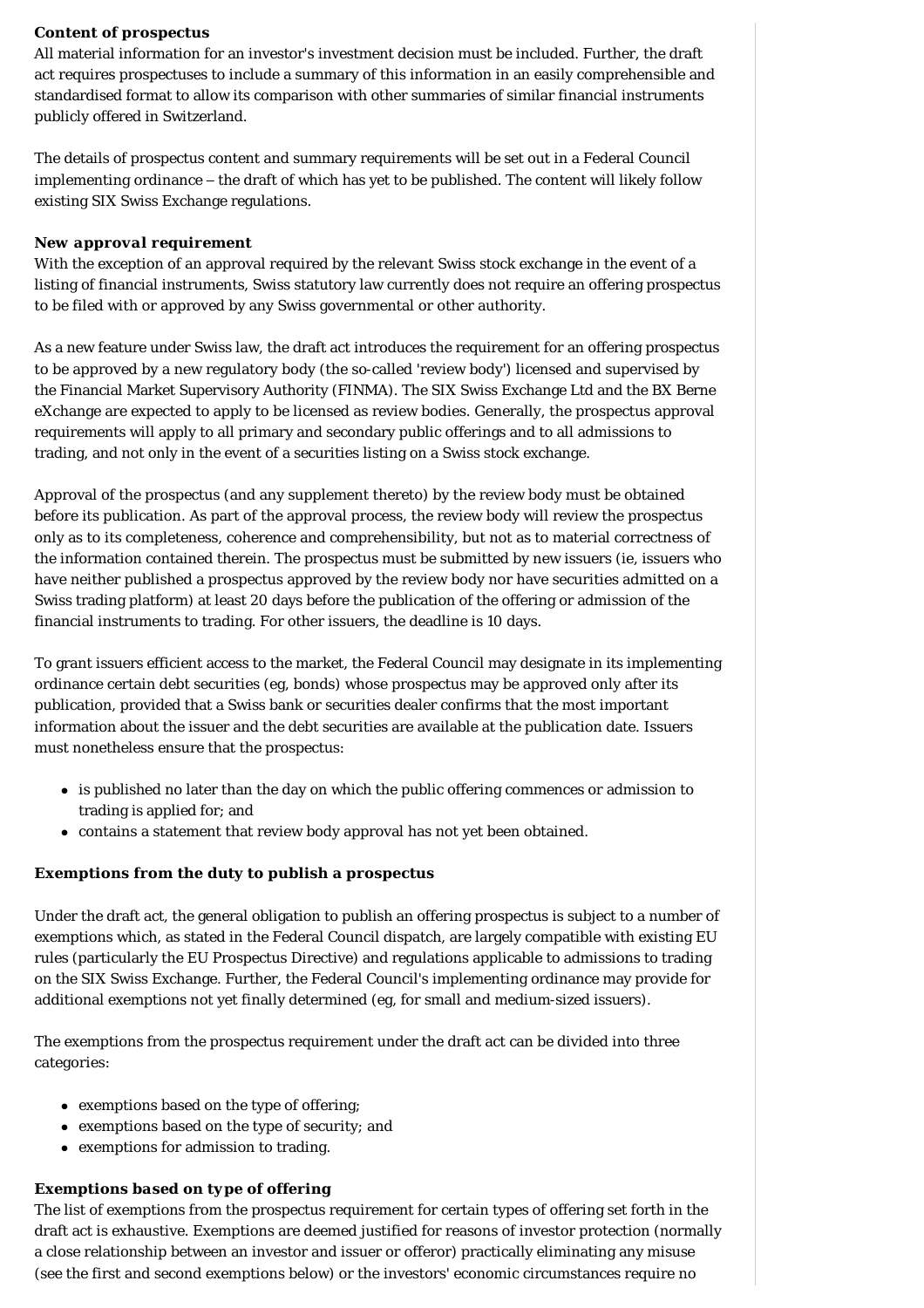particular protection (see the third exemption below) and because preparing a prospectus would be deemed disproportionate.

No prospectus is required for:

- public offerings that are limited to:
	- $\circ$  professional clients (eg, financial intermediaries under the meaning of the Banking Act, the Financial Institutions Act and the Collective Investment Schemes Act);
	- ¡ insurance companies; or
	- $\circ$  companies with a professional treasury;
- offerings that are addressed to a limited number of investors if the amendments suggested by the National Council are accepted, offers of up to 500 retail investors would be exempted from the prospectus requirement, whereas the draft act sets the threshold in line with the EU Prospectus Directive at 150 retail investors;
- public offerings with a minimum investment of Sfr100,000 per investor or public offerings of securities with a denomination of at least Sfr100,000; and
- <sup>l</sup> offerings not exceeding a certain *de minimis* threshold the relevant *de minimis* threshold is still subject to discussions in the procedure for the solution of parliamentary differences. While the Federal Council suggested a threshold of Sfr100,000, the National Council proposed to increase the threshold to Sfr2.5 million. The competent commission of the Council of States has now suggested a threshold of Sfr8 million.

# *Exemptions based on type of security*

Certain types of security may be publicly offered in Switzerland without an approved prospectus. This category of exemptions is based on the idea that, for the exempt types of security, publishing a prospectus is not required for purposes of investor protection as investors have otherwise access to equivalent information (eg, an existing relationship between the investor and the issuer or offeror).

Among others, no prospectus is required for:

- the exchange of outstanding equity securities for equity securities of the same class beyond a capital increase;
- the exchange of outstanding equity securities following a conversion of financial instruments of the same issuer or any of its affiliates;
- the offering of securities in the context of a merger, spin-off, conversion or asset transfer transaction, provided that written information equivalent in content to a prospectus is available; and
- the offering of securities to executives or employees.

# *Exemptions for admission to trading*

In line with the EU Prospectus Directive and the existing SIX Swiss Exchange regulations, the draft act stipulates certain exemptions from the prospectus requirement in the context of admission to trading.

No prospectus is required for the admission to trading of the following types of securities:

- <sup>l</sup> equity securities that, calculated over a period of 12 months, account for less than 10% of the equity securities in the same class that are already admitted to trading on the same trading platform – depending on the outcome of the procedure for the solution of differences this figure may change (20% suggested by National Council);
- <sup>l</sup> equity securities that are issued in connection with a conversion or exchange of financial instruments or a result of the exercise of rights in connection with financial instruments, provided that such equity securities are of the same class as the securities already admitted to trading;
- securities that are already traded on a foreign stock exchange that is either considered to be adequate by the Swiss trading platform or where transparency for investors is otherwise safeguarded; and
- securities that are available only to professional clients.

## <span id="page-2-0"></span>**Comment**